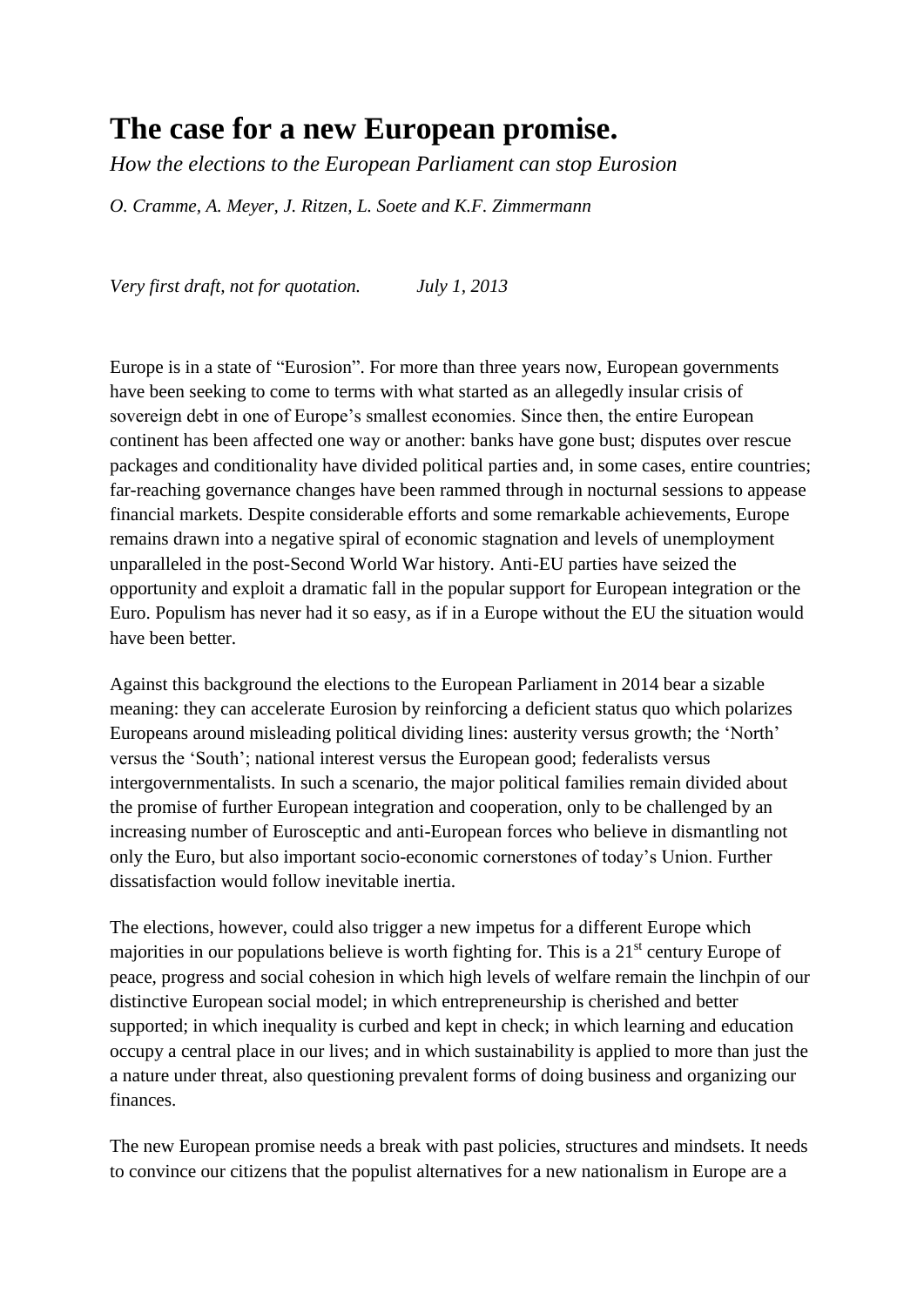recipe for disaster rather than an offer for a better future. Instead, it needs to exhibit a new vibrancy with which the case for European integration can be revived. Today, citizens do no longer regard the EU as a vehicle for positive change in Europe. A mentality of zero-sum thinking has taken over, primarily due to the absence of a common agenda, if not vision, for our continent. Yet a new agenda has three preconditions: First, the need for greater clarity about our policy priorities; second, a sharper view on where the EU can add real value; and third a new institutional compromise in support of this direction.

In the following, we outline the building blocks for a new, progressive agenda – based on more dynamism in our labour markets and in support for innovation; less income inequality and more greening of our industries and way of life, with a relentless drive for full employment. We call this agenda a 'Vibrant Europe', convinced that majorities in our populations share a similar ambition and cry out for new momentum in the European debate. Our plea is to progressive politicians within all the big political families in the European Parliament (in particular Social Democrats, Christian Democrats, Liberals and Greens) to take up this challenge. There is much to gain – and indeed lose – in 2014.

#### **From the promise of Europe to Eurosion.**

The performance of Europe in the past 70 years in terms of economic growth and income convergence has been extraordinary. The ideal of a social market economy guided governments in their pursuit to raise living standards for all of society. The great achievements of the "mixed economy" were complemented by the development of a "mixed polity" – gradually evolving into the European Union – which sought to reinforce and protect Europe"s distinctive socio-economic model. Today, a large majority of Europeans enjoy unprecedented levels of prosperity and welfare, pushing the memories of national and continental misery wide back into the past.

During these 70 years, Europe has seen many economic crises come and go. Each time the EU has managed to emerge stronger, combining short-term crisis management with new, long-term objectives and ambitions. The promise of Europe – to be a guardian and driver of rising living standards in a peaceful settlement – has so far weathered any economic storm. This time, however, that promise looks seriously tainted. The European dream has turned sour in the present financial and economic crisis as all political energy is consumed by exhausting fire-fighting: fixing the financial framework so that credit flows resume and reducing government deficits so that financial markets reduce the risk premiums they demand for lending to the weak EU countries.

Even if these actions succeed in extinguishing the fire, the damage of the crisis is already considerable: the prospects for the next decade are greatly discouraging, pointing towards slow growth, a loss of some 80 million job years compared to a no-crisis scenario, increasing income inequality and a pressure from industry to go slow on greening.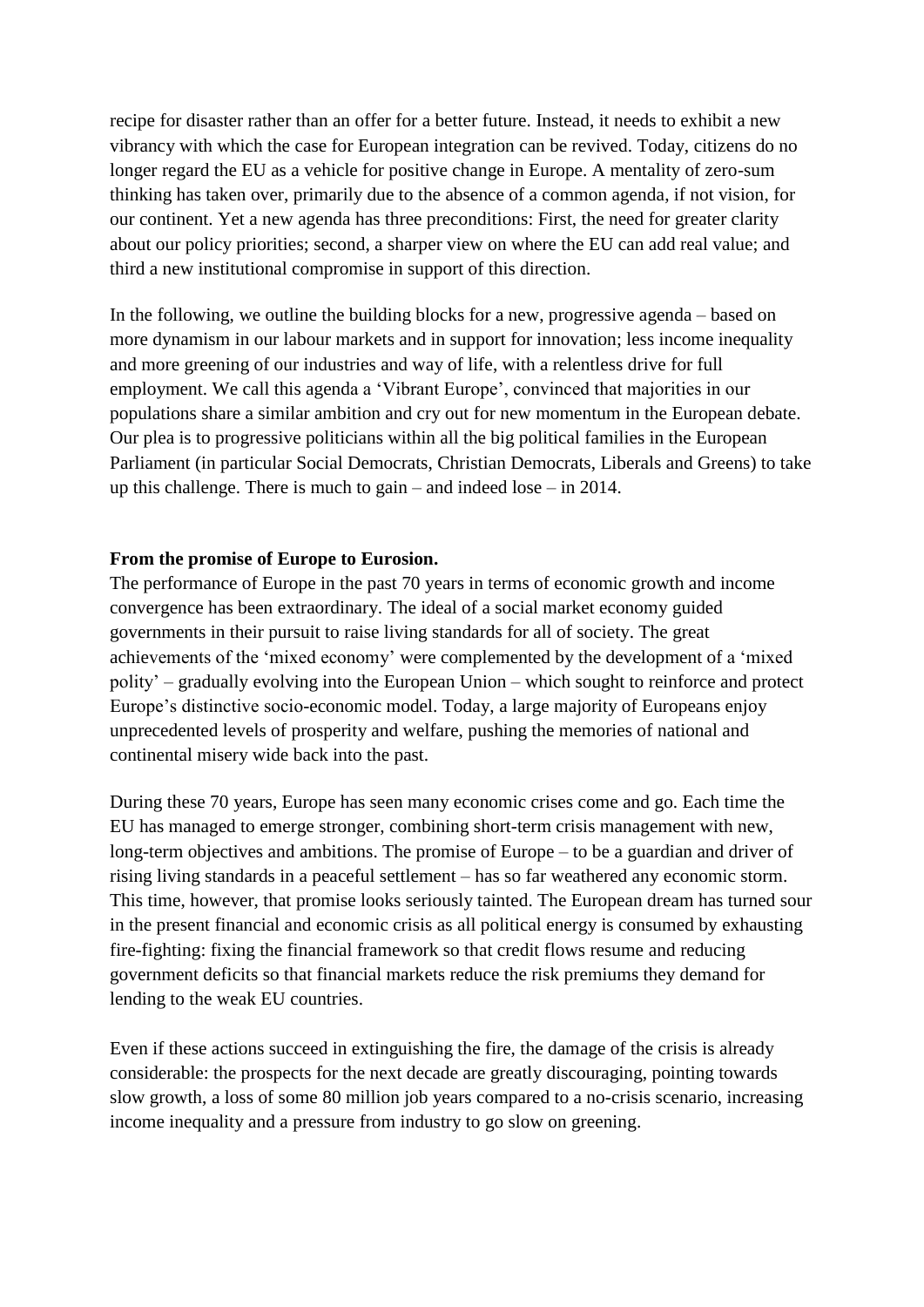Yet the scar is likely to go much deeper. The Euro crisis continues to seriously undermine the European project as a whole. Europe as a Union was meant to be bliss for the citizens of its member states. Countries who had ventured to give up part of their own identity, namely their own currency, would be ensured of a "golden future". Indeed, the first few years (2001to 2008) showed that growth in the Euro area mostly exceeded that of the rest of the EU. The bitter reality today, however, is very different. With a few exceptions, in countries such as Germany, Austria and the Netherlands, unemployment in the Eurozone is near or at record levels. In Spain and Greece it has reached a staggering 27% in April 2013. Youth unemployment (younger than 25 years of age) in those countries amounts to an incredible 57%. The EU-wide unemployment is only marginally better, adding little comfort to Europe"s social slump.

This tangible damage is only exacerbated by an intangible one. In fact, the worst the Euro crisis has brought about is a new resentment between peoples who had gotten better and better along. This crisis is turning from a financial and economic crisis into a crisis of "bridging trust", in particular between the North and the South of Europe. The solidarity within Europe has been turned out to be absent or insufficient under the stress of the crisis. The social contract which linked the EU member states seemed to end up in smoke. There is outrage on the streets of Europe against national cutbacks imposed by no-one else but ….Europe! Demonstrations all over the continent lament the crisis, the ensuing cutbacks in social provisions and rising unemployment, blaming Europe. Greeks protest against what they regard as the German domination of Europe, culminated in calling Ms. Merkel a Nazi.

Not that there were no early warning signs. The failure of the European Constitution to gain support in some EU countries rang loud as an alarm bell. The unwillingness of some of the wealthier European countries to share the financial burden in order to bring about more convergence which would have been a win-win game was yet another signal. The "I want my money back" ride of several countries might have been considered smart negotiation for a while, but the implied message was that Europe was not to be trusted as a safe haven for cooperation with mutual benefits.

In short, the crisis did not only hit an EMU unprepared to cope with financial and economic shocks; it also hit a Europe without a compass and consensus over its direction of travel. A void has opened up, filled by Eurosceptics who ruthlessly exploit the lack of leadership within the Union. The danger is not so much an immediate implosion of the Euro: politicians have invested far too much into its rescue and the costs of leaving the Euro area are simply too high for any of the seventeen countries involved. No, the real danger is Eurosion: the erosion of the popular support for Europe as the principal modus operandi for nurturing and reconciling our common interests. The threat of a standstill is real if a fragmented and disoriented European Parliament after 2014 will systematically block any ambitious policy initiatives within the EU.

The mud slides which might be caused by "Eurosion" have different textures: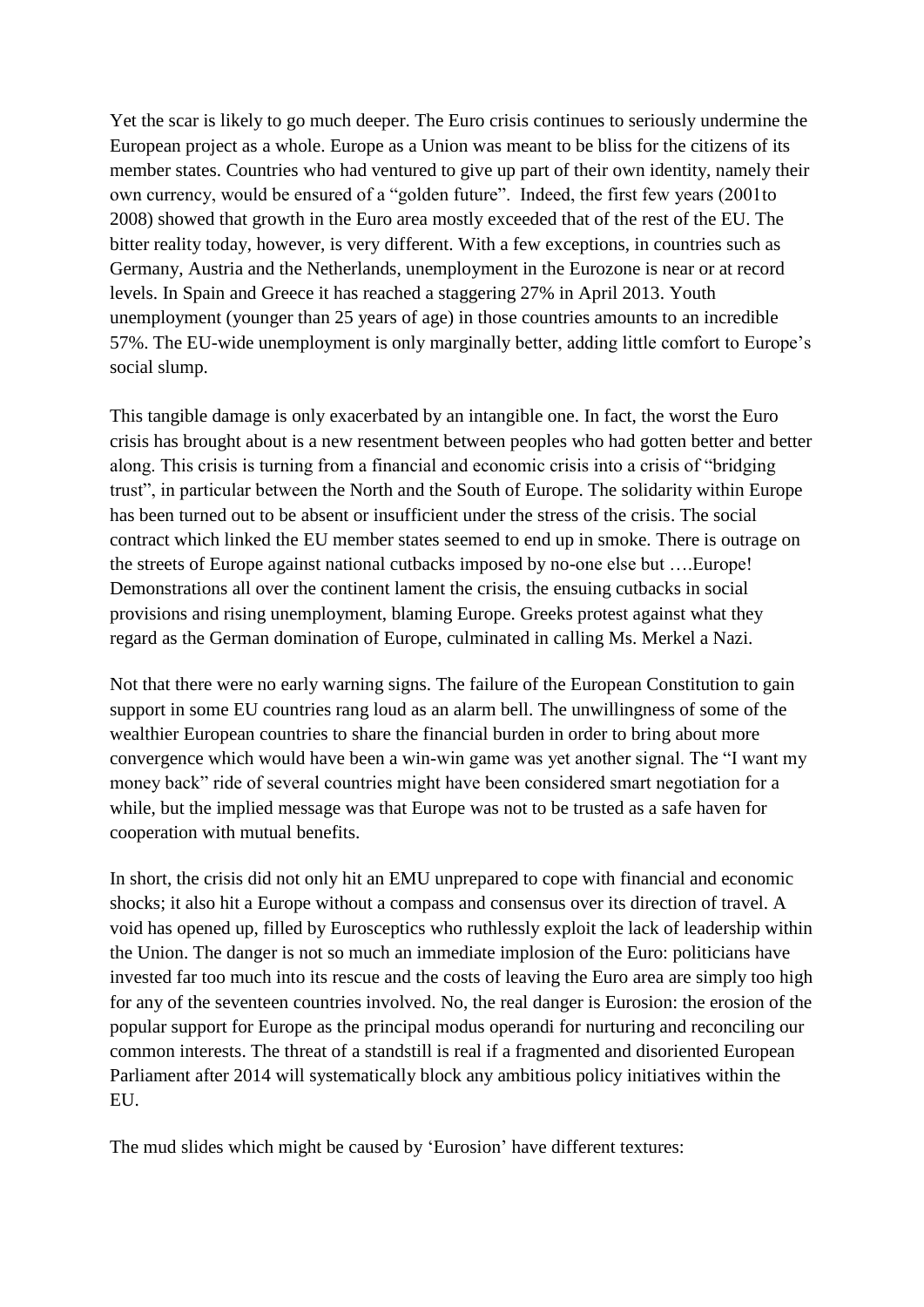- Lower economic growth because of less innovation and competitiveness. The EU has not played its role all too well in stimulating governments in either domain (as the Lisbon declaration of 2000 expressed). Research and development expenditures are cut as a result of austerity measures. Little or nothing is down to counter the credit crunch for startups. The ease of doing business (as the World Bank report giving details on the comparative score of countries) is not increased, all despite the Lisbon exhortation. If the EU does not support countries more in their innovation efforts, European countries will gradually lose their main advantage vis-a-vis the major Asian economies: that of a superior innovation capacity leading to high-added value products.
- More income inequality as a continuation of the present trend. Europe is more and more looking for competitiveness through the reduction of social costs. This comes close to a "race to the bottom" in social infrastructure. Europe has become incapable at maintaining social cohesion. There this double edge at work: the EU has done too little in the past to help Governments to contribute to social cohesion, yet without the EU any chance for change disappears as most measures have to be taken in coordination to avoid leakage effects.
- Less effort in greening: our industries like to be competitive and find further advancement of positions of Europe in the reduction of CO2 emissions to be in the way of competitiveness, especially in the chemical and in the aluminum industry as elaborated by the International Energy Agency.
- The inability to negotiate at the world table important issues like fair world trade with prices incorporating the impact of production on the environment, and further irrelevance to defend values of human dignity and human rights in a world ridden by conflicts, such as in Syria today.

Some will surely argue that Eurosion, mostly of a superficial and innocent nature, has been with us since the creation of the EU. Indeed, support as measured by Eurobarometer shows significant ups and downs in the history of European integration. But the aftermath of the global financial crisis of 2007/8 has revealed something more fundamental: namely that the belief in a shared European destiny based on a common understanding of social and economic progress is worryingly absent. A turning away from Europe, fuelled by a surge in anti-EU sentiments, has become a real eventuality if our leaders fail to show ambitions for a more progressive, prosperous and egalitarian Europe – a Europe which renews its promise of rising living standards for all.

The policy challenge, in turn, is this: can Europe agree on a definition of "progress" – in relation to employment, equality, sustainability – which is capable of rallying majority support for it? Such a debate must move the debate away from the false dividing lines gripping today"s EU and offer progressive political parties a better opportunity to unmask the false promises of those who want to substantially scale back European cooperation and integration.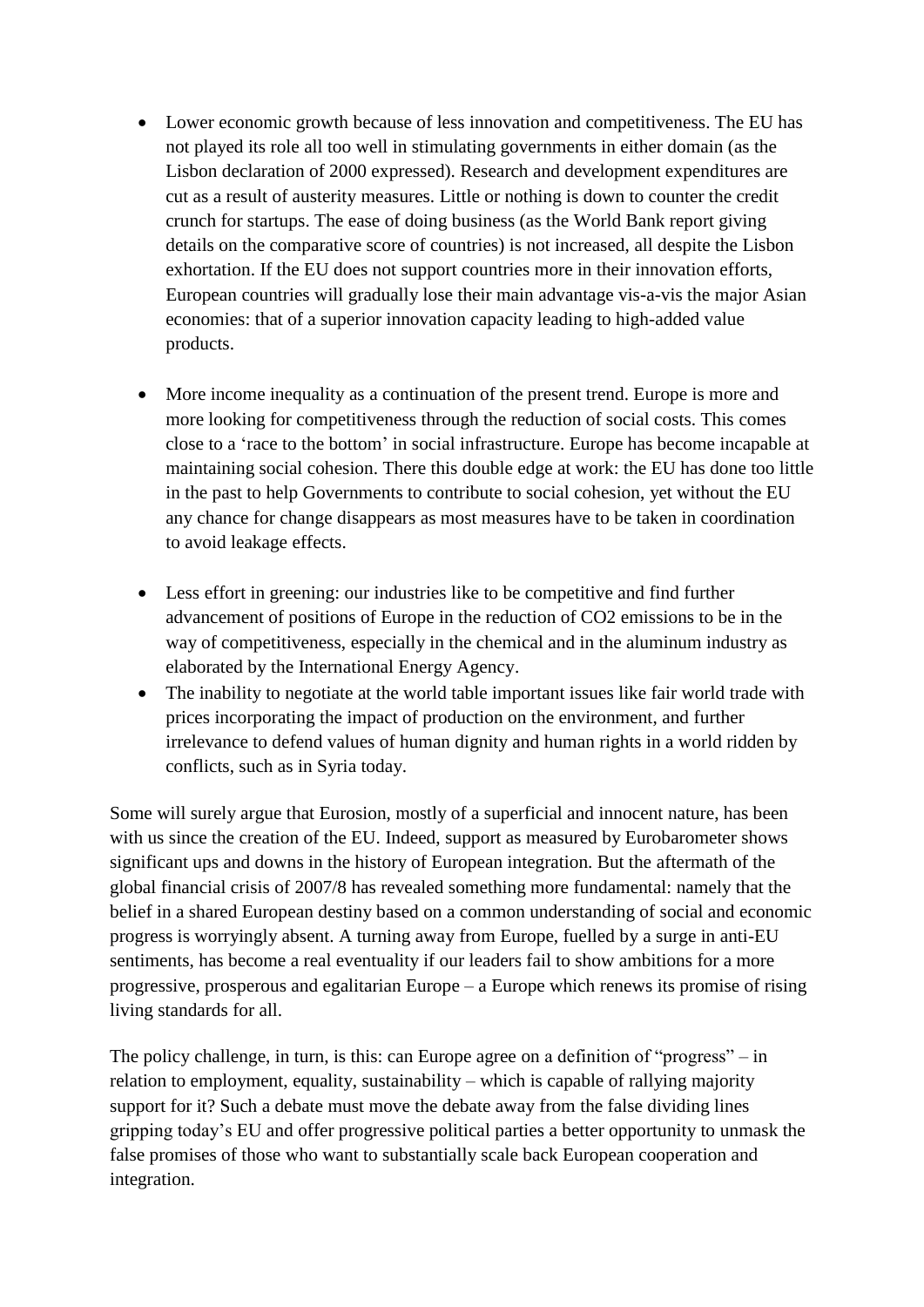One could call it a "no-regret scenario": it would be regrettable to notice in 2015 that we sink further into the quagmire of the crisis because of the inability to come to conclusions on the European level. The no-regret scenario is one in which progressive parties in Europe work together around a core of values they recognize in Europe across borders, but also within member states. Part of the no-regret-scenario is also a reflection on a different organization of Europe, possibly with different speeds, but in any case based on a popular verdict.

### **A new European promise: first principles.**

Politicizing Europe along the lines above faces a basic obstacle: whereas in national arenas, debates are conducted exclusively on a horizontal axis of left and right politics – allowing for healthy contestation around salient policy issues – in the EU this dimension is complemented by a vertical axis on which integrationists oppose those who demand greater independence and less interference from Brussels. In other words, substantial issues of policy are mixed up with constitutional questions, often producing contradictory impulses and mandates which are difficult to reconcile.

For too long, this dilemma has held back true politics in the EU. To be sure, there have been good arguments in favour of a cautious approach: an emphasis on partisanship and an injection of majoritarianism in the essentially consensual processes of the EU carry considerable risks. At the same time it remains unclear whether a politicized Europe actually produces better outcomes and results.

But those arguments have lost their weight in the light of the Euro crisis. Europe has already greatly gained in salience, influencing national elections and shaking up political systems. Questions of redistribution, previously perceived as an exclusive domestic matter, are now played out at the EU level too. All this demands an urgent change of gear: no more hiding behind institutional tinkering and slogans for or against "more Europe", but a commitment to a rigorous debate about what *kind* of Europe we want to live in. The European Parliament needs a clear mandate for progressive reform guided by first principles, as well as a renewed cosensus about how the EU can add value to this vision.

In simple terms, European citizens want to see the EU to *empower* and *leverage* the individual countries in the creation of wealth, welfare and full employment, underpinned by an equitable distribution both in our times as well as between present and future generations. We do not consider Europe to be the new locus of government. Instead, Europe should provide indispensable levers to support individual countries in their reform efforts. The institutional structure of Europe should be chosen to just do that: Europe is not a nation with Brussels as its capital and the benevolent dictatorship of the European Commission, supported by an intelligent and well-trained bureaucracy, supervised by a Council for which every decision is taken with long teeth and explained to its population as disagreeable but inevitable.

A smarter elaboration of the leverage role of the EU is the answer to Eurosion. It also means that the Member states should agree exactly on what should be leveraged. What is the European model for organizing ourselves?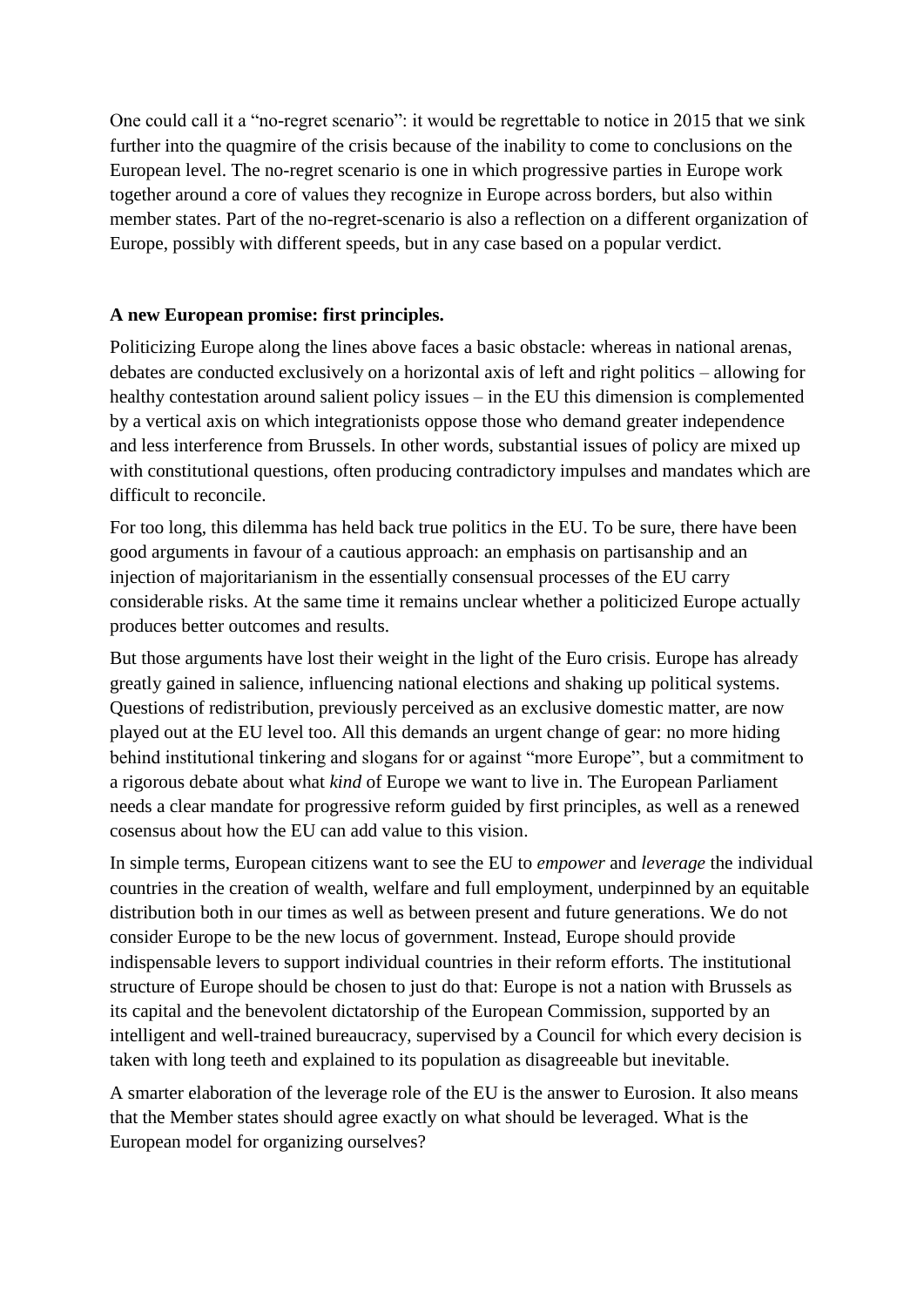- A more dynamic Europe of full employment: The devastating impact of unemployment on the happiness of those who are unemployed, but also on those who are employed is well documented. Labour mobility in Europe at present is too low to generate full employment. Labour mobility and flexibility is mostly generated through the secondary part of the labour market (young and less educated workers with temporary contracts), while the workers with permanent contracts stay mostly put. Europe must become take decisive steps to create a true Single Market for Labour: this requires greater recognition of professional qualifications across the EU; a renewed commitment to deepen the common market for service provision; and better labour migration policies that can address concerns of social dumping and welfare tourism.
- A more competitive Europe: the EU needs less "life-style" regulations but higher expenditures for public research in such a way that regions and countries can increase innovation. New enterprises could also be spurred by making it easier to start such an enterprise, by reducing regulation and easing credit for new businesses. There are still huge differences within the EU in the regulations which decide on the "ease of doing business" as documented by the World Bank. Credit for small and medium scale enterprises has been seriously restricted mainly in response to the increased capital demands which banks have to follow in line with the Basel 3 agreements. Government guarantees should be seriously considered as a temporary measure to make credit for small and medium scale enterprises flow again.
- A more egalitarian Europe: The increase in income inequality in the past decades has been considered as something inevitable. "It is the market which determines the wage inequalities", was part of the adagio. Until the Swiss (not known to be a leftist, revolutionary country) showed the way ahead to curb top wages, with the risk that top earners might just settle across the border. The EU is sufficiently large a region to enact a general line –together with firms- to curb top incomes. The lower part of the wage distribution is not supported by raising the minimum wage for those who are now on that level. That would lead to a loss of employment. Perhaps more could be done through the tax system, so that even low wage earners could benefit from a negative income tax. More in general, income inequality has also been increased because of less Government redistribution (with less Government expenditures), forgetting that less Government was meant to lead to sharper Government which would be more inclined to focus its support to those who cannot afford it themselves.
- A greener Europe: Greening is equally part of a vibrant alternative to the present course with its corrosive impact. Greening means more internationalization in our products of the costs we now push towards the future in the form of climate change and the claim on natural resources. Greening in a matter of a level playing field up to now has been a subject of international political conferencing like the Kyoto agreement. We need to show more ambitions: the upcoming discussions around a new EU-US free trade partnership should be used to define stricter environmental norms and standards for tradable goods and production processes, paving the way for a joint initiative at the WTO to raise and impose those standards globally.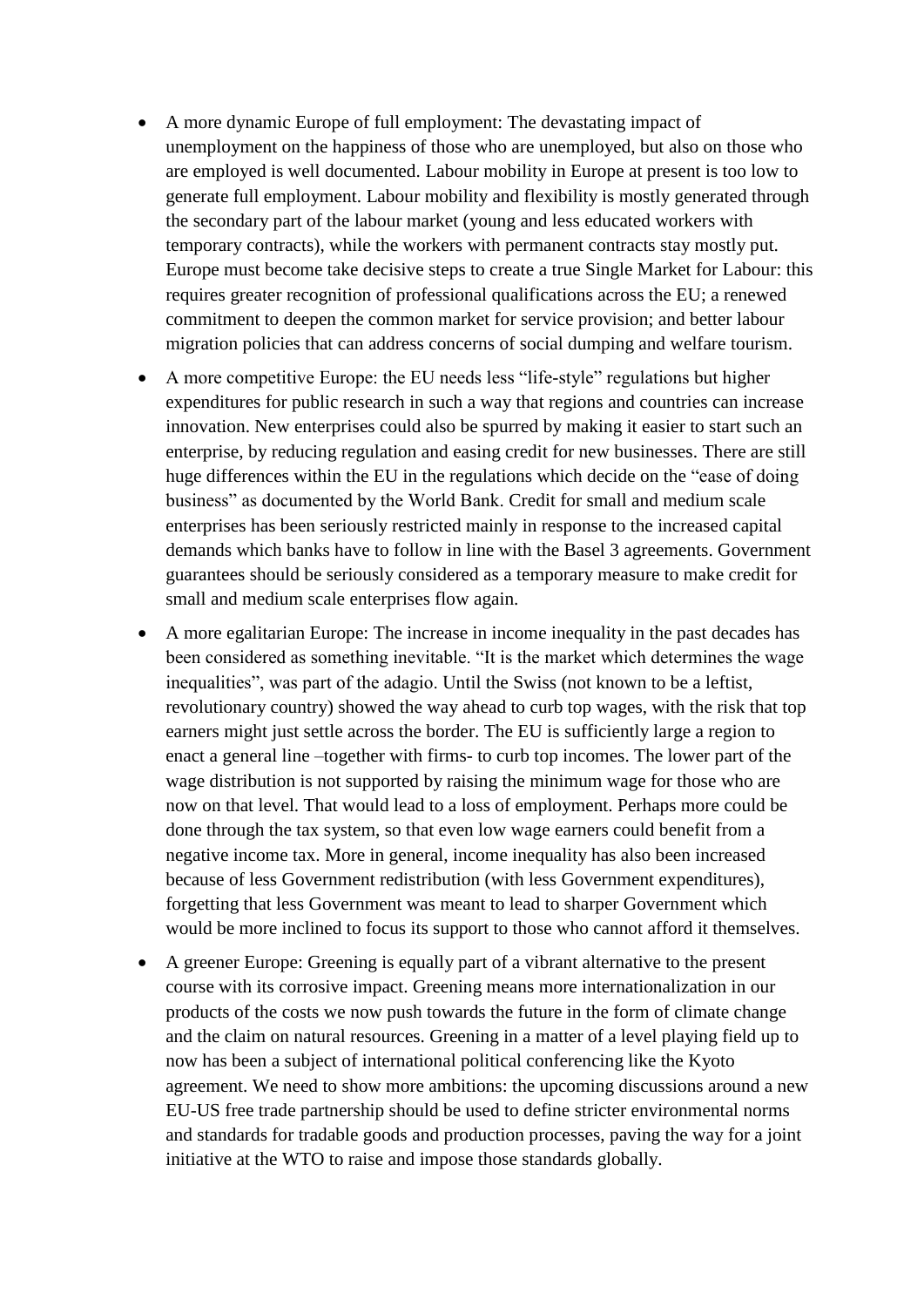## **Policy priorities: Reconciling a competitiveness agenda with the fight against unemployment.**

The Maastricht criteria are an important point of departure for a strong competitive position of Europe. Yet, they are too rigid to apply for the desired European model which combines sustainable economic growth with social cohesion. A thoughtful application of these criteria, leaving substantial room for well-argued exceptions is equally part of such a Europe.

Well argued exceptions can be in the area of the smoothing of structural labour market reforms which generate more mobility, or can be in the areas of investments in rail transport and renewable energy. Such a change in policy is not only sensible in its own right but also creates a greater policy space for combatting unemployment in the EU. To be sure, there is no substitute for better macro-economic conditions: persistently weak demand across much of Europe will undermine any efforts to reverse the negative trend of the last few years. But more drastic and creative measures are needed, and indeed possible, to jump start employment again. And in this context, the special focus on youth unemployed is right: all evidence suggests that a significantly delayed or abortive entry into the labour market can have seriously negative consequences over the life-cycle.

The EU has developed a youth employment program which is admirable, but has no teeth as it is not sufficiently well funded. This plan starts from what could be seen as the German approach by bridging the education-employment gap, namely to provide on a substantial scale on the job training for unemployed youngsters. For that purpose national governments can tap into the €3 billion budget not yet allocated to projects for 2007-13 under the European Social Fund. There are also funds (but very small) for ESF technical assistance to set up [apprenticeship schemes.](http://ec.europa.eu/social/main.jsp?catId=1045&langId=en) The aim is to get 370,000 new apprenticeship placements by the end of 2013. Lastly there is €3 million in ESF technical assistance available for [young business](http://ec.europa.eu/social/main.jsp?catId=952&langId=en)  [starters](http://ec.europa.eu/social/main.jsp?catId=952&langId=en) and social entrepreneurs. Fair to say, however laudable, the 370.000 still looks pale in view of the 5 million unemployed youngsters in early 2013.

As an additional measure we therefore propose the introduction of a European youth loan scheme with a total size of 50 billion euro, for the years 2014 through to 2016. The notion would be that every youngster between the age of 20 and 30 who is a citizen of the EU can take out a loan of a maximum of 40,000 euro at an interest rate of the government or the Euro lending rate plus 2% (for default and administrative costs). This would be a personal loan which has to be paid back according to the social loan schemes (in the same way as used in some EU countries for education loans), i.e. you never have to pay back more than 10% of your income and at some point (after 20 or 25 years) the remainder of the loan (if there is still one) is written off. It is critical that interest rates are not too high. Hence, the addition that in countries where government lending rates are high, the EU acts as an intermediary (through the EIB or otherwise).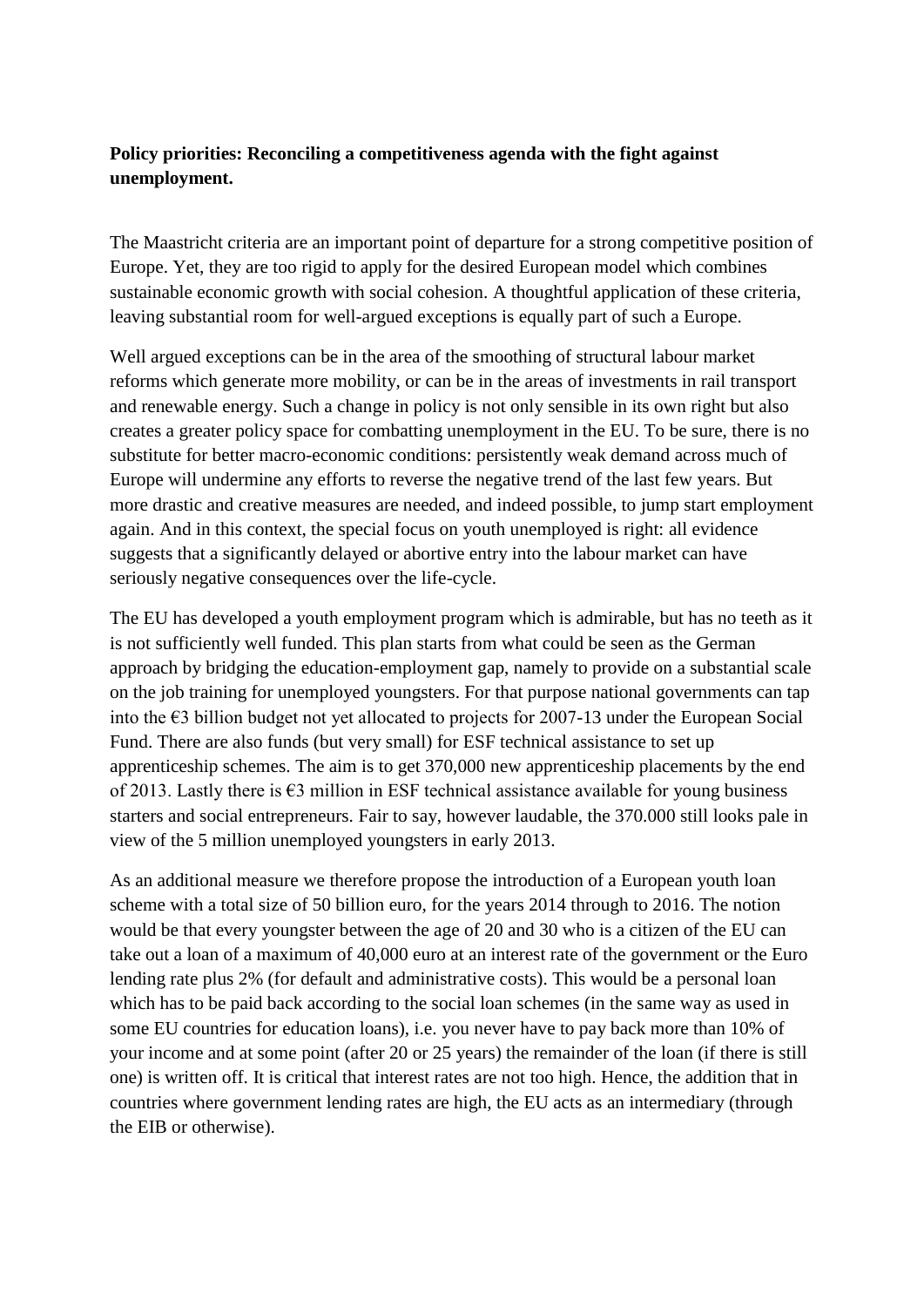This is a focused form of "quantitative easing": a monetary impulse is provided in spending while giving young Europeans a chance to start an own business, or to study or to invest in other ways in themselves. Of course, there is a risk involved in such a scheme, namely that a further government deficit on an unknown magnitude will occur at the time when the loans are supposed to be paid off (2034-2040). Yet the combined impulse in spending as well as the incentive in investing which it implies are likely to outweigh the chances of an overall negative balance of such an impulse.

Not least, Europe should support to lower the costs for firms to take on trainees, through tax incentives (tried out in the Netherlands in the 90s with considerable success) or even to pay firms for engaging youngsters to learn on the job as part of their education career (the Norwegian example), under the normal supervision of the inspectorate for education. Germany substantially benefits from the seamless transition from school to work in the German vocational education system. All countries, on all levels of education could do better in linking school to the labor market during the school years where transitions take place. Again: this requires flexibility in the Maastricht criteria.

The new EP, elected in June 2014, should have voters mandate to enact this. This can only be achieved if different parties within countries and between countries have the same core of proposals. If parties –as it was in the past – have laudable and nice words, but differ substantially on the elaboration of concrete measures to battle youth unemployment, then the EP has de facto no mandate and the initiative is with the Commission. The ensuing democratic deficit is – presumably inadvertently- the own creation of the political parties which claim to care about reducing it.

## **Legitimizing a new European promise: Institutional innovation for a more ambitious agenda.**

The present EU or Euro area is unlikely, if not unable to take forward a more ambitious agenda in pursuit of full employment with more vibrancy, less inequality and more greening, backed by proper popular support. The current debate about a two-tier Europe is somewhat unhelpful: differentiation is too exclusively framed around institutional choices and constraints – such as participation in the single currency – and not sufficiently around political objectives. While EMU will inevitably constitute the core of Europe, there is considerable space for experimenting with deeper integration and closer cooperation among those sharing common policy objectives. But for that to happen, Europe needs greater institutional flexibility and a return to the idea of multiple speeds. There are already two major speeds. One is followed by Norway and Switzerland that have opted to remain non-member countries while embracing virtually all EU legislation (often implemented ahead of the EU member states) and participating in many of the programs, yet without political representation in the EU Council and in the EU Parliament. Among the Member States there are the two speeds of the EMU countries and the non-EMU countries.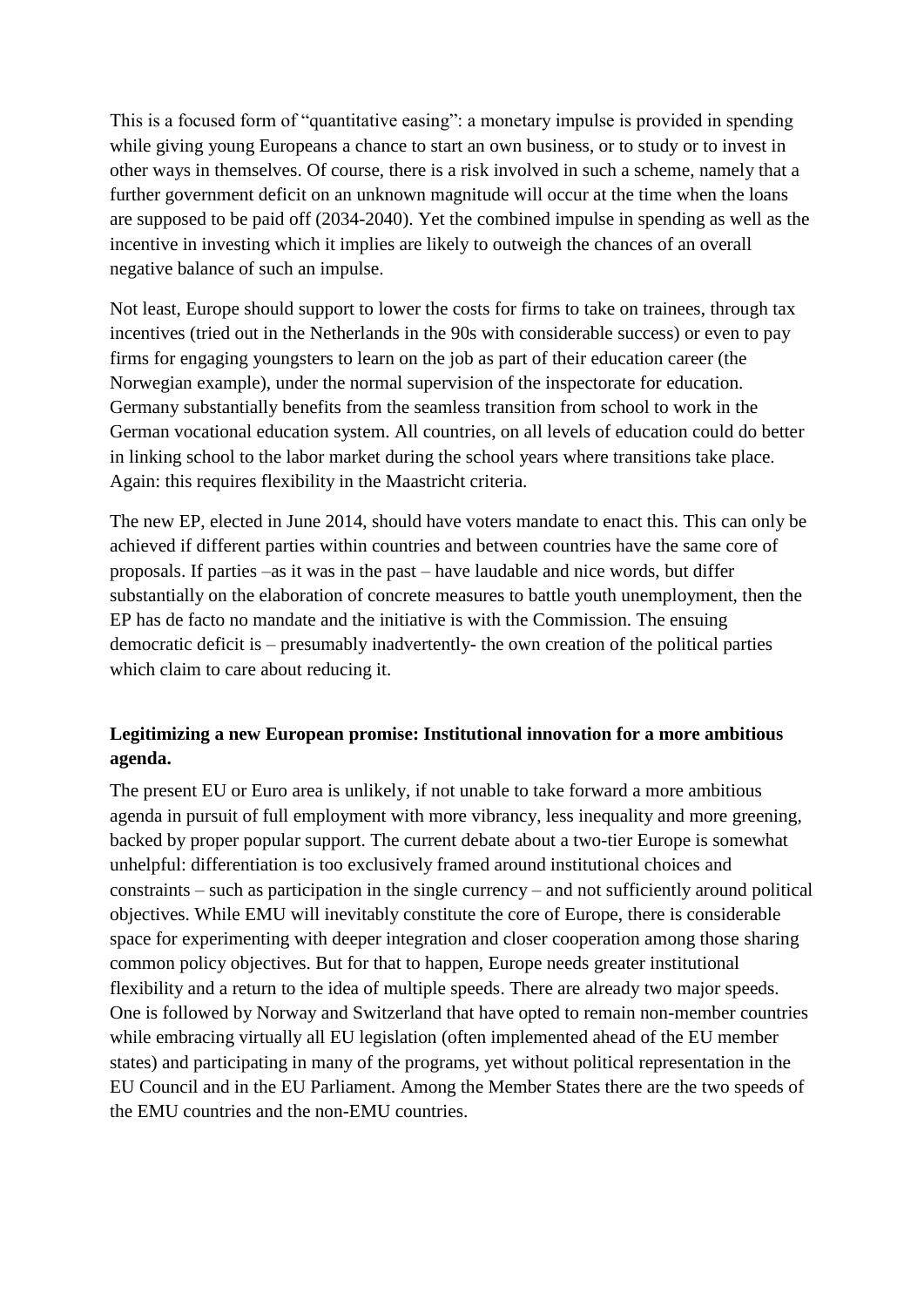At a minimum, member states have to commit to the completion of the Single Market, concentrating on areas which can still bring real benefits to the EU: strengthened labour mobility, a deepened energy market, or improved intellectual property right – to name just a few areas where a lot more work needs to be done. In addition, member states will have to commit to develop further a joint European security, immigration and external policy. If Europe wants to be taken seriously in a fast-changing global word, it simply cannot lower its sights in any of these areas.

However, the countries whose populations feel that the EU can provide much stronger leverage for a more ambitious policy agenda should opt for a faster speed, with substantially more coordinated and integrated facilities. So far, closer coordination is exclusively legitimated through the *risks* and *dangers* associated with sharing a common currency. To this end, the EU has now instituted a semester approach in which budgets of member states have to be agreed upon by the EU before they are submitted to Parliament. This is a welcome innovation but the first experience has shown that the European Semester lacks teeth and vigour and is far from having the capacity of spurring progressive reform. As a defensive controlling device, it is unlikely to achieve its potential. It is a technical instrument without a philosophy of its contribution to full employment, to more vibrancy, to less income inequality or more greening.

Consequently, the current governance framework needs far greater ownership by national stakeholders. This can only be achieved through political mechanisms, which ask for explicit parliamentary support for a joint policy agenda. At the same time, participating countries should benefit from extra room under the Maastricht criteria for the additional costs of adjustment. The current cleavage between the North and the South, between creditors and debtors, can only be dealt with if we find a better balance between transfers providing additional funds for countries under stress, and internal reforms boosting competitiveness. In other words, market and peer pressure should be on a more equal footing – but both require greater financial incentives and a level playing field between EU countries. It is for this reason that some form of debt mutualisation should not be ruled out.

None of these corrections can be achieved without consent from Europe"s citizens. And consent is unlikely if "Brussels" is not prepared to make further decisive steps in reforming its own working methods and increase its level of transparency and accessibility. Democratic engagement and popular interest needs to be gained – not just be expected. The following institutional innovations should help legitimize a new European promise:

 Reverse irreversibility: The EU as we have it now is one of irreversibility. You can get in, but – once in – you are there forever. The  $21<sup>st</sup>$  century should allow greater flexibility in forms of governance. Europe needs fewer opt-outs but more opportunities for opting in where countries decide to create greater leverage in one policy domain, as in the case of the non member countries Norway and Switzerland and the non-EMU member countries. This could be based on 10-year contracts between the EU and member states, offering entry as well as exit – subject to the democratic will of each individual country. Market anticipations of exits and entrances will produce side effects that impose costs on such a system of flexibility.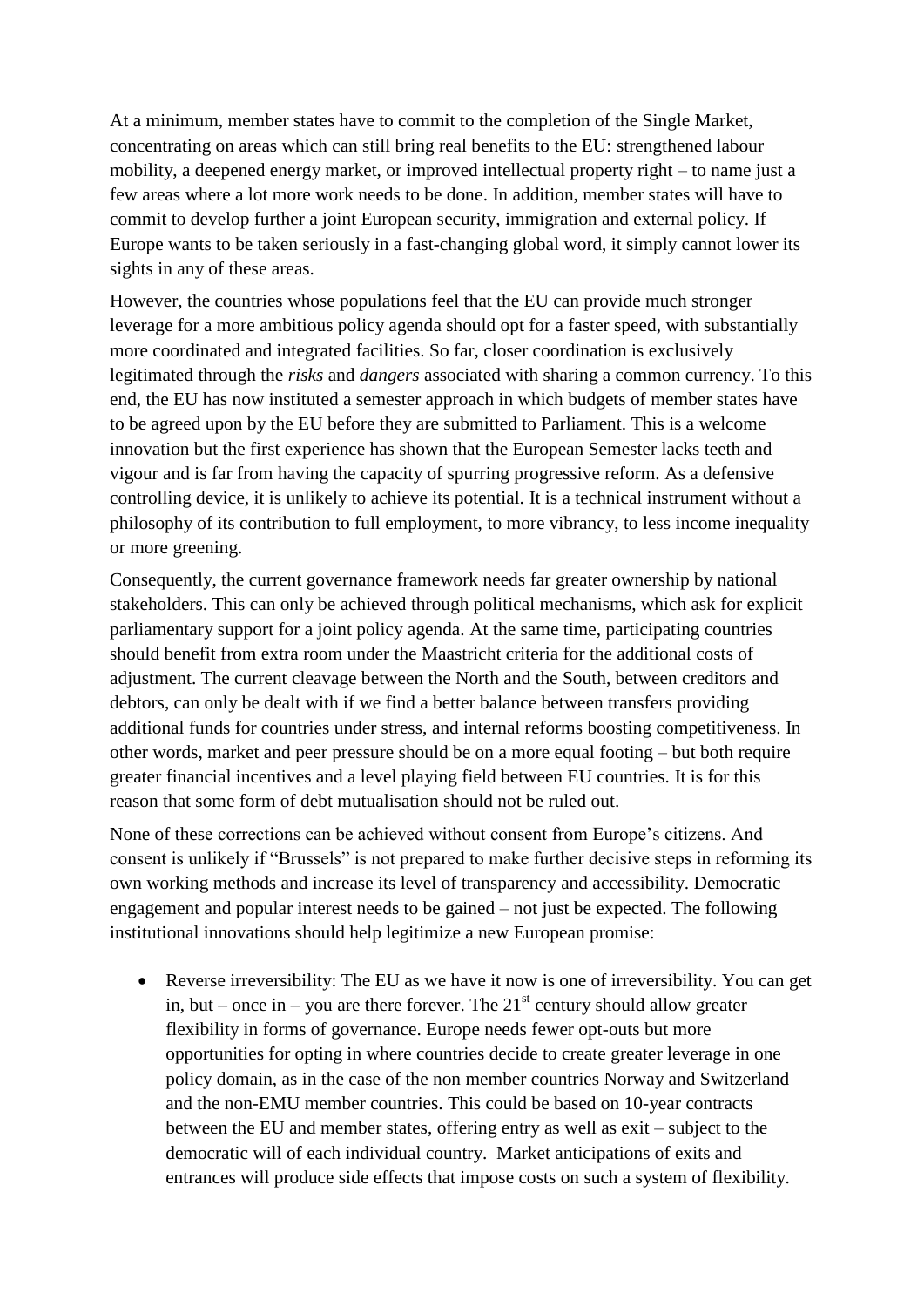- Further democratization of EU politics: The EP elections 2014 will, for the first time, feature lead-candidates from each political family. This will undoubtedly raise the profile of European politics but will not have a lasting effect on the relationship between citizens and EU integration. A combination of control via national parliaments and legislative scrutiny via the European Parliament can only offer partial legitimacy. If the purpose is to raise Europe's ambitions, only direct democracy can put things right. In that sense, the logic of the "European Citizen Initiative" should be reversed: requests for national referendums should emerge out of Brussels and be used for initiating a new form of cooperation and integration, rather than nodding through an agreed deal in which citizens had nothing to say.
- At present EP parliamentarians are chosen by the same constituency as national Parliaments. The relation between national parliaments and the EP members of a country then needs to be clarified. It is now all too common that national parliamentarians (also of the same party) vote on the same issue differently from their companions in the EP. In the past joint membership of the EP and national Parliaments has been practiced to circumvent this contradiction. However: this has not worked, simply because the work overload.

Yet it makes sense to clarify that national parliaments are not going to double up with the EP on the matters which have been placed under Europe. Here is would be the national EP delegates who have to be accountable to the citizens of the member country for their actions and vote. National Parliaments have to accept that there responsibility has decreased with the transfer of sovereignty to the EU level while that of the EP has increased.

- One seat for the European Parliament: it is imperative that the madness of three seats of the EP is quickly ended. The EP should simply block all actions until Strasbourg and Luxemburg are struck from the list of EP seats or refuse to assemble in those places. Of course one wants to recognize the origins of the EU with a statue or a symbol. Yet the price is too high in the loss of faith with our citizens.
- A common language: The EP should act on one language, so that better debate and conversation is possible. Rather than facilitating translation services, the EP members should be encouraged the learning of the one language by learning services. One language brings back the interaction between people with rhetoric, with wit and with the conviction that together we can make Europe a better place

#### **Conclusion.**

There is still a chance to halt Eurosion. Halting Eurosion requires political parties to realise that the Eurocrisis is no longer "just" an economic and financial crisis. It has long become a political crisis about the way we, Europeans, want our countries to develop. The EU has become a union with too vague and abstract a political notion of